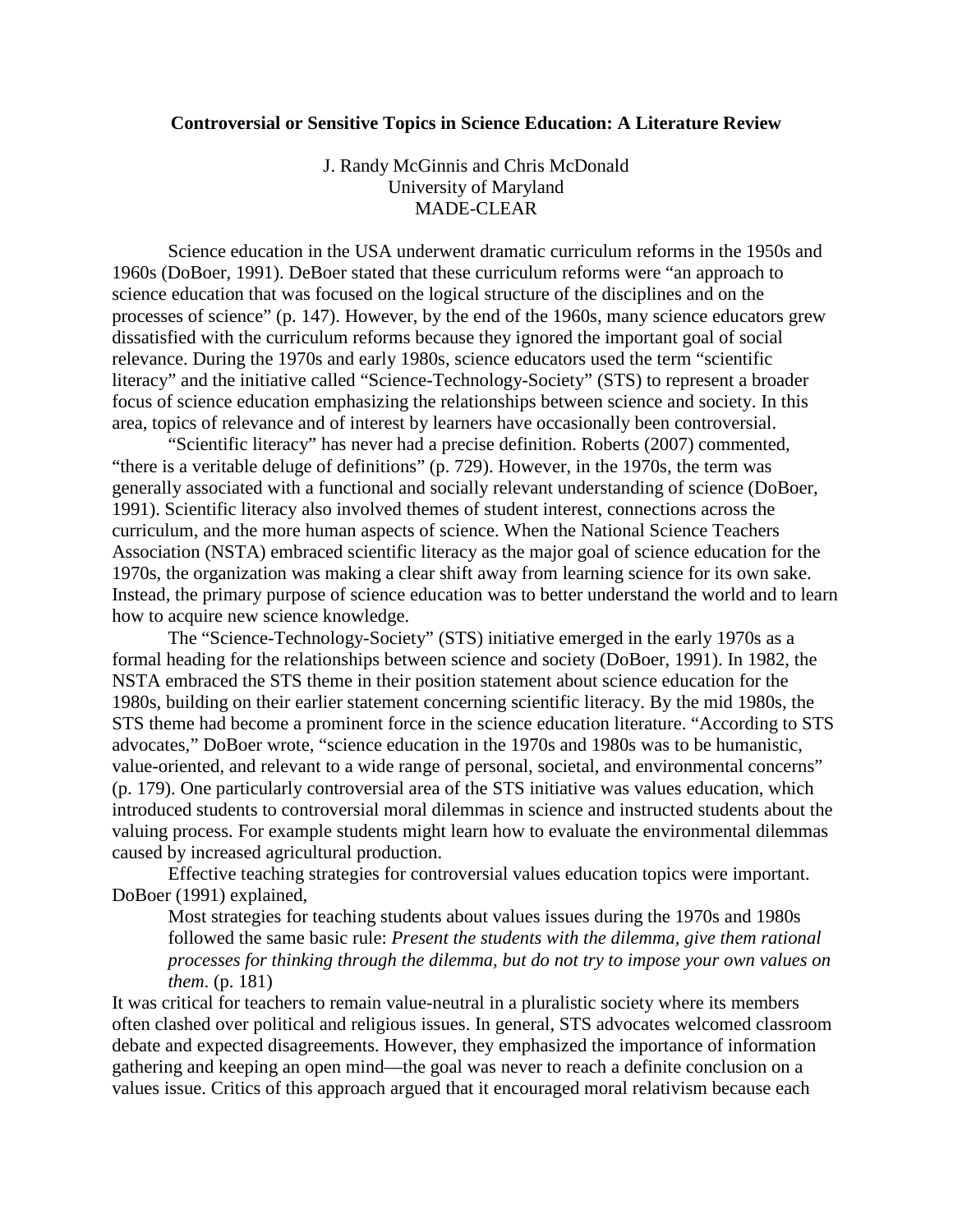student was encouraged to come to their own conclusion. Unfortunately, the science education literature of the 1970s and 1980s largely avoided the dilemma of how to emphasize the rights of individuals to hold their own beliefs while teaching students important values.

Bringing social issues into the science classroom posed challenges. McGinnis and Simmons (1999) argued, "In many instances, the STS initiative does not play a significant role in the science teaching of practicing teachers because they perceived many topics as controversial" (p. 179). The authors asserted that teacher perceptions about job security and their status as outsiders to the local community decreased the practice of teaching of controversial issues. McGinnis and Simmons reflected that science teachers often avoid teaching the STS topics that are most relevant for students because they are perceived as too controversial.

For science teachers, teaching controversial topics, such as evolution, may induce tension between beliefs and practices (Jones & Carter, 2007). Yet, they can also enable teachers to help students appreciate civic decision-making, build science skills, and improve scientific understanding (Cannard, 2005). Not to mention, teaching controversial issues can improve student motivation (Cannard; Schwizer & Kelly, 2005). This is important because, as Aikenhead (2007) explained, "Most research into the science curriculum [from 1984 to 2002] concluded that school science transmits content that is socially sterile, impersonal, frustrating, intellectually boring, and/or dismissive of students' life-worlds" (p. 886). Introducing controversial science topics into the science curriculum introduces social relevance and a humanistic perspective, which possibly improves the recruitment of science students.

However, science teachers must be careful when introducing controversial or sensitive issues into the curriculum. As Hart (2007) explained, "In practice, many educators have developed professional strategies that have safeguarded students from forms of indoctrination or unethical teaching practices" (p. 694). Hart argued that teachers should not be considered coercive if they adopt teaching practices that promote active student engagement in decisionmaking about controversial issues. These teaching practices should encourage students to adopt a critical stance, support their views through argumentation, and tolerate alternative opinions.

Cannard (2005) suggested a five-tiered approach to discussing controversial topics with middle school children that provides students with "solid background information, multiple perspectives, guidelines for discussing issues as a group, substantive discussion questions, and strong follow-up" (p. 15). Solid background information can be collected from reputable websites maintained by organizations like science museums, research institutions, and reliable news media. Cannard suggested having students interview friends, family, or community members in order to obtain at least three different perspectives about the controversial issue.

When introducing controversial environmental issues, Kirk (2011) recommended that teachers begin by teaching relevant science content. Then, they should discuss related policy or economic issues and end by having students explore their own personal stances. Kirk also suggested having students analyze the scientific data themselves. During this data analysis, teachers might incorporate manipulatives into small group cooperative learning experiences (McGinnis & Simmons, 1999; McGinnis, Hestness & Riedinger, 2011). Besides building student critical thinking and data analysis skills, these practices allow the teacher to avoid making statements about controversial issues that may arouse negative emotions in students (Kirk, 2011).

Kirk (2011) also encouraged teachers to engage students in active learning with roleplaying activities and debates. According to Schwizer and Kelly (2005), having students formulate evidence-based arguments "has been identified as a pedagogically inventive way to engage students in meaningful discussions related to controversial issues such as global climate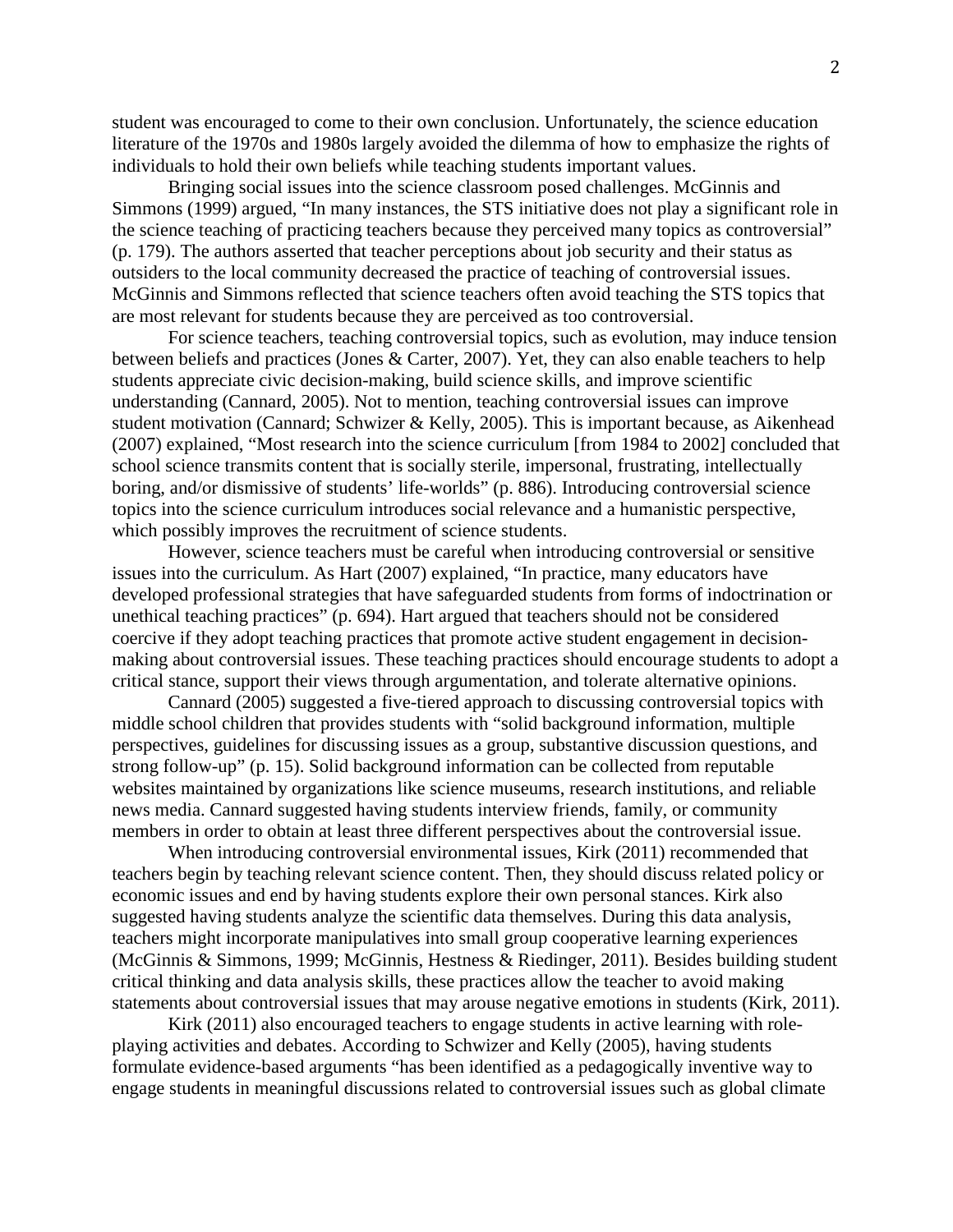change" (p. 75). The ability to create and evaluate evidence-based arguments is critical to civic participation in democratic society, which is a widely accepted goal of science education (Jones & Carter, 2007; Hart, 2007; Cannard, 2005).

Recently, McGinnis, Hestness, and Riedinger (in press, 2011) advocated a story-telling approach for teaching the socioscientific issue (SSI) topic global climate change (the SSI initiative has superseded the STS initiative; SSI includes the essence of the STC initiative, but also includes consideration for additional concerns such as morality). Global climate change is an emerging prominent controversial topic in the USA. The researchers explained that stories help students handle issues that might initially seem overwhelming. Their story-telling perspective valued a diversity of opinions about the issue and aimed to help students make informed decisions about climate change. McGinnis, Hestness, and Riedinger used the structure of a story to design a curriculum module for preservice elementary teachers. The module included student drawings of climate change, interviews with elementary students, small group discussions, current events reading assignments, and authentic data analysis activities. The data analysis took place in small groups, and each group received a large poster that presented the data. Findings suggest that the strategy was effective in teaching the global climate change topic to elementary teacher education candidates (Hestness, McGinnis, Riedinger, & Marbach-Ad, 2011).

## **References**

Cannard, K. (2005, Summer). Embracing controversy in the classroom. *Science Scope*, 14-17.

- DeBoer, G. E. (1991). A History of Ideas in Science Education: Implications for Practice. New York: Teachers College Press.
- Gallup. (2011). Doctor-assisted suicide is moral issue dividing Americans most. Retrieved from http://www.gallup.com/poll/147842/doctor-assisted-suicide-moral-issue-dividingamericans.aspx
- Gayford, C. (2002). Controversial environmental issues: A case study for the professional development of science teachers. *International Journal of Science Education*, *24*(11), 1191-1200.
- Hart, P. (2007). Environmental education. *Handbook of Research on Science Education* (pp. 689-726). New York: Routledge.
- Hestness, E. McGinnis, J. R., Riedinger, K., & Marbach-Ad, G. (2011). A study of teacher candidates' experiences investigating global climate change education within an elementary science methods course. *Journal of Science Teacher Education,, v22, 351- 369.* DOI: 10.1007/s10972-011-9234-2
- Hildebrand, D., Bilica, K. & Capps, J. (2008). Addressing controversies in science education: A pragmatic approach to evolution education. *Science & Education*, 17, 1033-1052.
- Johnson, R. (2011). An aside about controversial topics in the earth science classroom new climate change education survey. Retrieved from http://www.nestanet.org/cms/content/publications/enews/issue/2011/8
- Jones, M. G. & Carter, G. (2007). Science teacher attitudes and beliefs. *Handbook of Research on Science Education* (pp. 1067-1104). New York: Routledge.
- Kirk, K. (2011). Teaching environmental issues and the affective domain. Retrieved from http://serc.carleton.edu/NAGTWorkshops/affective/environment.html
- Leonard, B. (2010). Controversial issues in biology education? You bet! Here are some. *The American Biology Teacher*. *72*(7), 407.